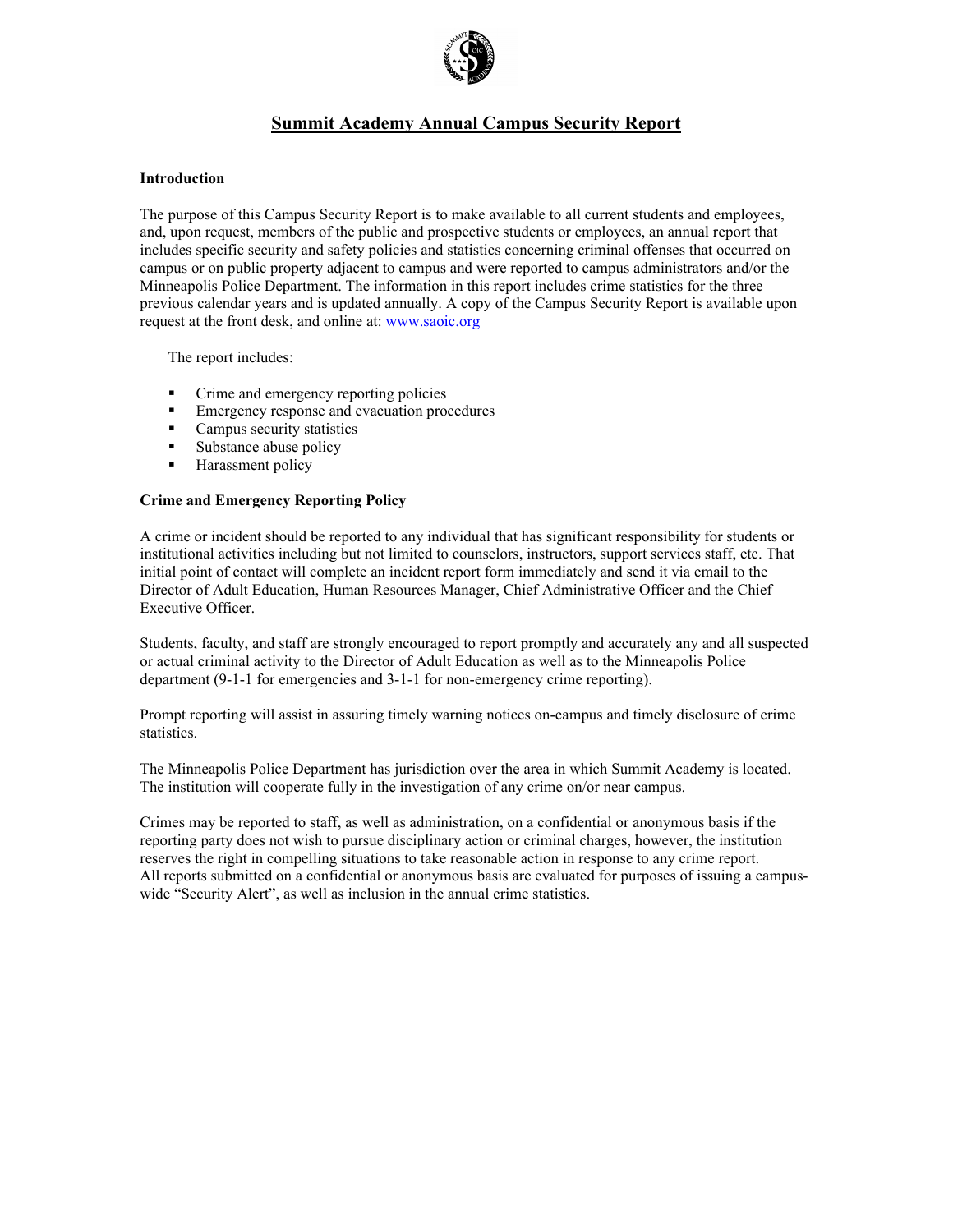#### **Emergency Response and Evacuation procedures**

Emergency Action Plan (Intruder on Campus)

#### Critical Information:

An intruder may be either well-or-ill intentioned. Early intervention may reduce or eliminate the escalation of the incident. There is always the potential that an intruder may possess a weapon or become violent.

When interacting with a stranger at school, use the "I CAN rule." Intercept Contact Ask Notify

In the event an unauthorized person enters school property (intruder):

## Staff

- Politely greet subject and identify yourself
	- Consider asking another staff person to accompany you before approaching subject
- $\equiv$  Inform subject that all visitors must register at the reception area
	- Ask subject the purpose of his or her visit
	- If possible, attempt to identify the individual and vehicle
	- Escort the subject to the reception area
- ! If the subject refuses or his or her purpose is not legitimate, notify building administration that there may be an intruder in the school building
	- Attempt to maintain visual contact with the intruder until assistance arrives
	- If possible keep students away from the intruder
	- Take note of the subject name, clothing and other descriptors
	- Observe the actions of the intruder (e.g. where he or she is located in school building, whether he or she is carrying a weapon or package)
	- Back away from subject if he or she indicates a potential for violence
	- Allow an avenue of escape for both intruder and yourself

# Building Administration

- Respond to call for assistance from staff
	- Advise the subject that they are trespassing and need to leave the school and if they do not leave law enforcement will be notified
- ! If the subject refuses or his or her purpose is not legitimate,
	- Consider initiating Lockdown with Intruder procedures
		- CALL 911 and notify law enforcement
			- Advise law enforcement if intruder is still in the building or on the property
				- Provide a full description of the intruder
		- Attempt to keep subject in full view until law enforcement arrives while maintaining a safe distance
	- Provide all staff with a full description of the intruder
- Notify administration
- Document all actions taken by staff

(Minnesota State statute 609.605 subd.4 gives a school building administrator authority to have persons removed from school property as trespassers if they are not authorized to be there.)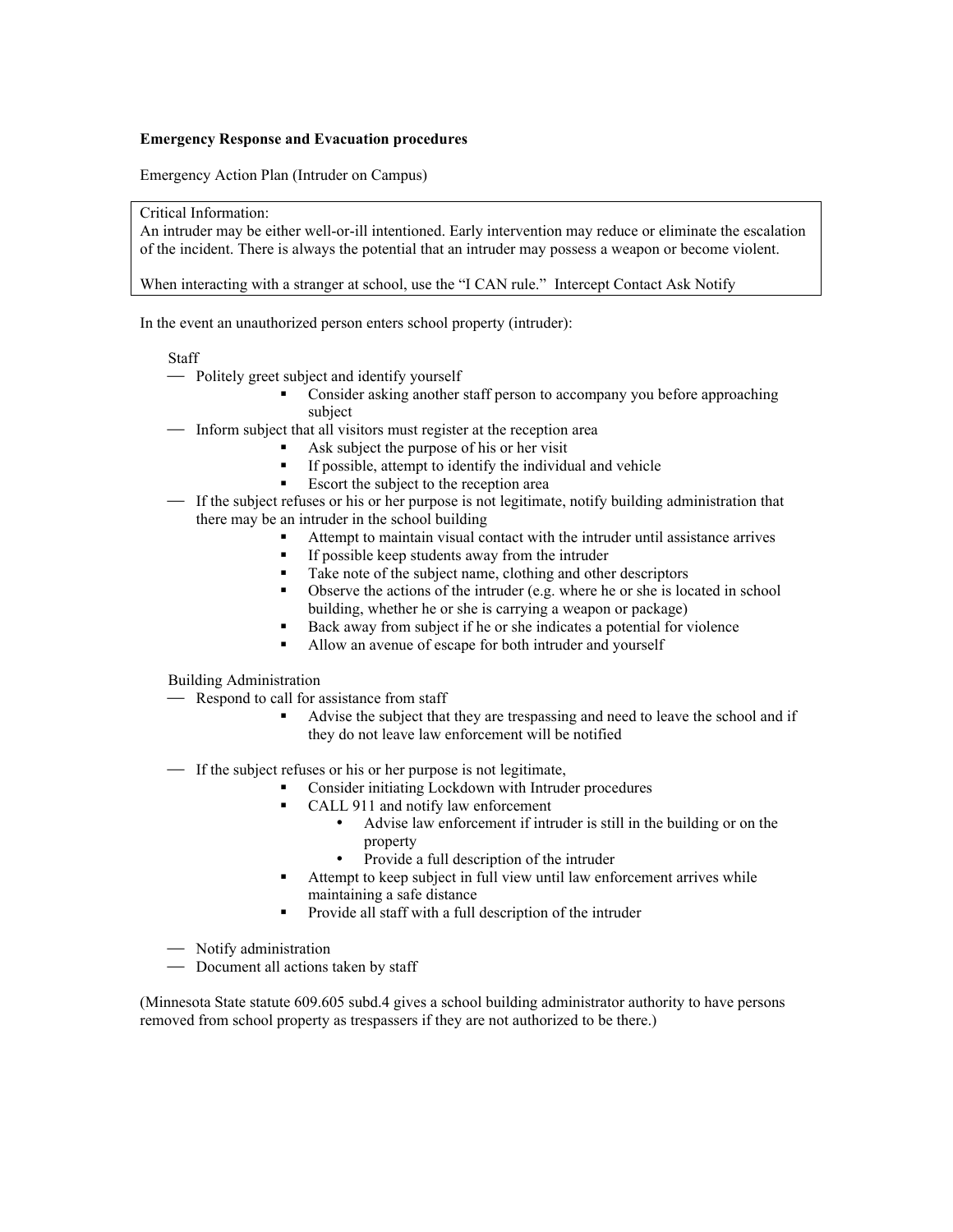Fire/ Evacuation procedure

Critical Information:

Remember smoke is just as dangerous as fire. Most fire deaths are due to smoke inhalation.

Staff

- Activate fire alarm and notify building administration
- Check assigned locations where students may not hear alarm
	- o (e.g. washrooms, lunchroom, sound booths, dark rooms, pool, locker rooms)
- Implement evacuation plan for any students needing special accommodations
- Evacuate students and other staff to designated areas
	- Take class rosters
	- If primary route is blocked or dangerous, use closest, safe exit If trapped by fire, implement Shelter-in-Place procedures
	- Once outside, assemble a safe distance from building and emergency apparatus
	- Take student attendance
		- Report missing, extra or injured students to building administration

Business Administration

- CALL 911 and notify emergency responders
	- Confirm address of school
- In the case of a fire or smoke
	- Provide exact location of smoke or fire
	- Ensure fire alarm has sounded
	- Notify district administration
	- **Meet with fire officer**
	- Identify the location of fire
- $\sim$  Advise location of injured persons
- Provide names of any missing persons
- Determine if students need to be transported to an evacuation site
- Notify Safety Consultant
- Signal "all clear" when safe to re-enter school building

Fire evacuation instructions are posted throughout the building and drills are conducted annually.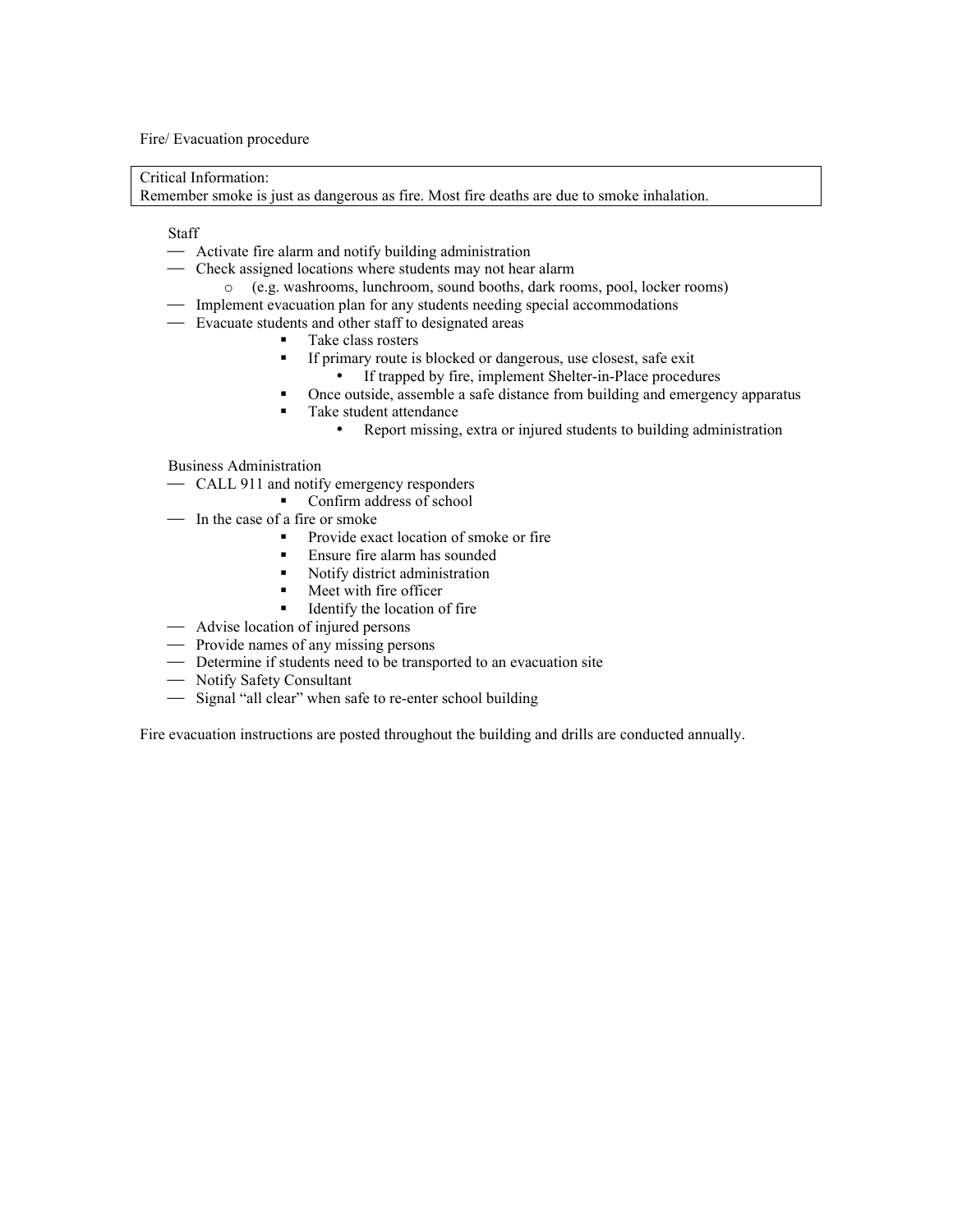#### **Campus Security Statistics**

The Jeanne Clery Disclosure of Campus Security Policy and Campus Crime Statistics Act, codified at 20 USC 1092 (f) as a part of the Higher Education Act of 1965, is a federal law that requires colleges and universities to disclose certain timely and annual information about campus crime and security policies.

Schools have to publish an annual report every year by October 1st that contains 3 years worth of campus crime statistics and certain security policy statements including sexual assault policies which assure basic victims' rights, the law enforcement authority of campus police and where students should go to report crimes. The report is to be made available automatically to all current students and employees while prospective students and employees are to be notified of its existence and afforded an opportunity to request a copy.

Each school must disclose crime statistics for the campus, unobstructed public areas immediately adjacent to or running through the campus, and certain non-campus facilities including Greek housing and remote classrooms. The statistics must be gathered from campus police or security, local law enforcement, and other school officials who have "significant responsibility for student and campus activities" such as student judicial affairs directors.

#### **Campus: Summit Academy OIC**

| General                                                                    |                                             | <b>Security Officer</b>                                                                                                                         | <b>Fire Safety Officer</b>                                                                                                                      |  |  |  |  |
|----------------------------------------------------------------------------|---------------------------------------------|-------------------------------------------------------------------------------------------------------------------------------------------------|-------------------------------------------------------------------------------------------------------------------------------------------------|--|--|--|--|
| 935 OLSON MEMORIAL HWY<br>MINNEAPOLIS, MN 55405                            |                                             | <b>Name:</b> Leroy West<br><b>Title:</b> Chief Administrative Officer<br>935 OLSON MEMORIAL HWY<br>MINNEAPOLIS, MN 55405<br>Phone: 612-377-0150 | <b>Name:</b> Leroy West<br><b>Title:</b> Chief Administrative Officer<br>935 OLSON MEMORIAL HWY<br>MINNEAPOLIS, MN 55405<br>Phone: 612-377-0150 |  |  |  |  |
|                                                                            | <b>On-campus Student Housing Facilities</b> | <b>Local Police Crime Statistics</b>                                                                                                            |                                                                                                                                                 |  |  |  |  |
| This institution does not provide On-campus<br>Student Housing Facilities. |                                             | Local statistics are not available                                                                                                              |                                                                                                                                                 |  |  |  |  |
|                                                                            |                                             |                                                                                                                                                 |                                                                                                                                                 |  |  |  |  |
|                                                                            | Criminal Offenses - On campus               |                                                                                                                                                 |                                                                                                                                                 |  |  |  |  |
|                                                                            |                                             |                                                                                                                                                 |                                                                                                                                                 |  |  |  |  |

|                                      | Total occurrences On campus |                |             |  |  |
|--------------------------------------|-----------------------------|----------------|-------------|--|--|
| Criminal offense                     | 2007                        | 2008           | 2009        |  |  |
| a. Murder/Non-negligent manslaughter | $\mathbf{0}$                | $\Omega$       | $\mathbf 0$ |  |  |
| b. Negligent manslaughter            | $\Omega$                    | 0              | $\mathbf 0$ |  |  |
| c. Sex offenses - Forcible           | $\Omega$                    | $\Omega$       | $\Omega$    |  |  |
| d. Sex offenses - Non-forcible       | $\Omega$                    | $\Omega$       | $\Omega$    |  |  |
| e. Robbery                           | $\Omega$                    | $\Omega$       | $\Omega$    |  |  |
| f. Aggravated assault                | $\Omega$                    | $\overline{1}$ | $\Omega$    |  |  |
| g. Burglary                          | $\Omega$                    | $\Omega$       | $\Omega$    |  |  |
| h. Motor vehicle theft               | $\Omega$                    | $\Omega$       | $\Omega$    |  |  |
| i. Arson                             | $\mathbf{0}$                | $\Omega$       | $\Omega$    |  |  |
| Caveat:                              |                             |                |             |  |  |

#### Criminal Offenses - Public Property

|                                      | Total occurrences on Public Property |          |          |  |  |
|--------------------------------------|--------------------------------------|----------|----------|--|--|
| Criminal offense                     | 2007                                 | 2008     | 2009     |  |  |
| a. Murder/Non-negligent manslaughter | $\Omega$                             | $\Omega$ | $\Omega$ |  |  |
| b. Negligent manslaughter            | $\Omega$                             | $\Omega$ | $\Omega$ |  |  |
| c. Sex offenses - Forcible           | $\Omega$                             | $\Omega$ |          |  |  |
| d. Sex offenses - Non-forcible       | $\Omega$                             | $\Omega$ |          |  |  |
| e. Robbery                           | $\Omega$                             | $\Omega$ |          |  |  |
| f. Aggravated assault                | 0                                    | 0        |          |  |  |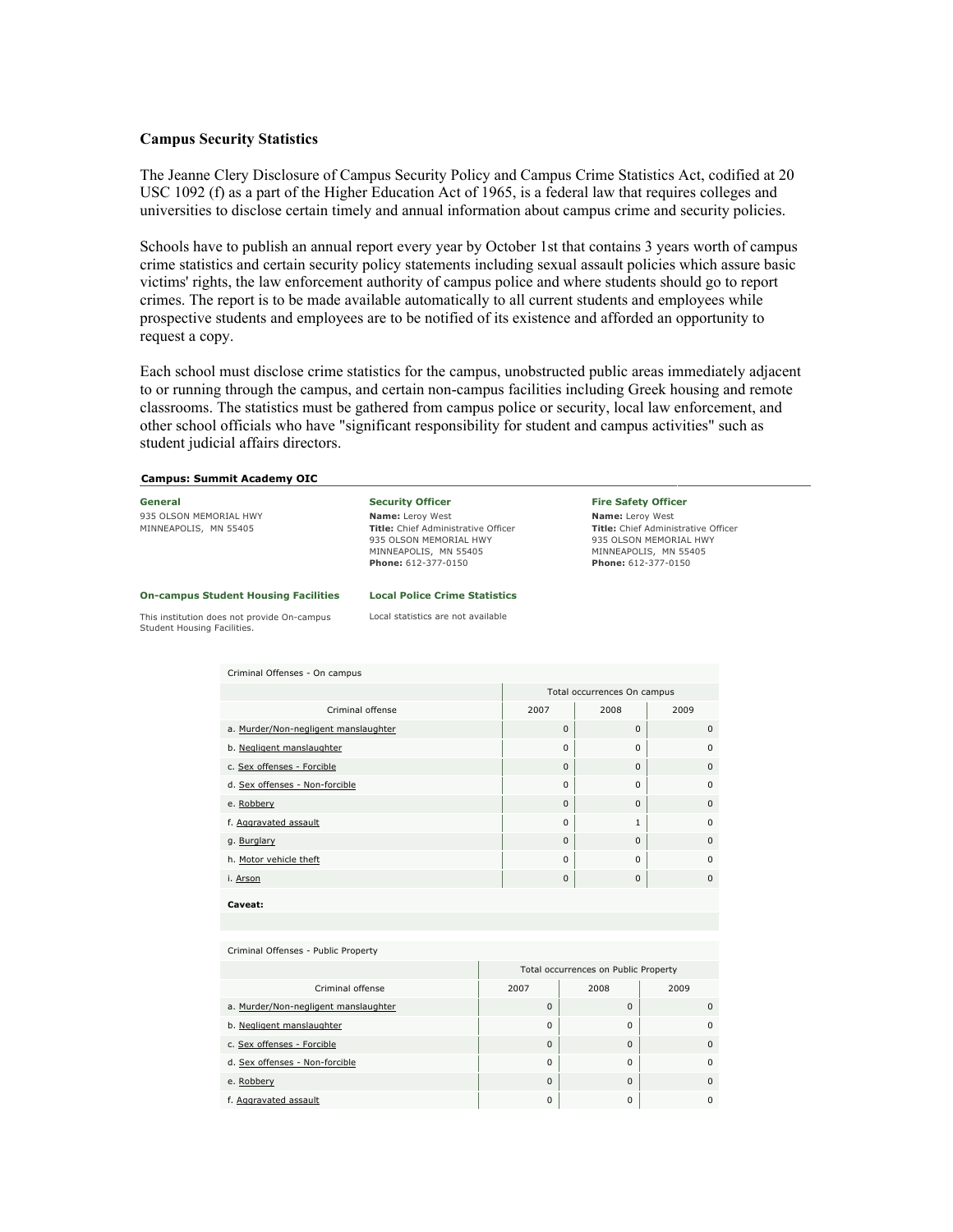| g. Burglary            |  |  |
|------------------------|--|--|
| h. Motor vehicle theft |  |  |
| i. Arson               |  |  |

**Caveat:**

Hate Crimes - On campus

|                                                 | Occurrences of Hate crimes |              |              |                                              |              |                       |              |              |                               |  |
|-------------------------------------------------|----------------------------|--------------|--------------|----------------------------------------------|--------------|-----------------------|--------------|--------------|-------------------------------|--|
|                                                 | Total by year              |              |              | Category of Bias for crimes reported in 2009 |              |                       |              |              |                               |  |
| Criminal offense                                | 2007                       | 2008         | 2009         | Race                                         | Religion     | Sexual<br>orientation | Gender       | Disability   | Ethnicity/<br>National origin |  |
| a. Murder/ Non-negligent<br>manslaughter        | $\mathbf 0$                | $\Omega$     | $\Omega$     | $\mathbf 0$                                  | $\mathbf 0$  | $\Omega$              | $\Omega$     | $\mathbf 0$  | $\mathbf 0$                   |  |
| <b>b.</b> Negligent manslaughter                | $\mathbf{0}$               | $\Omega$     |              |                                              |              |                       |              |              |                               |  |
| c. Sex offenses - Forcible                      | 0                          | 0            | $\mathbf 0$  | $\mathbf 0$                                  | $\mathbf 0$  | $\Omega$              | $\Omega$     | $\mathbf 0$  | $\mathbf{0}$                  |  |
| d. Sex offenses - Non-forcible                  | $\mathbf{0}$               | $\mathbf{0}$ | $\mathbf{0}$ | $\mathbf{0}$                                 | $\mathbf{0}$ | $\mathbf{0}$          | $\Omega$     | $\mathbf 0$  | $\mathbf{0}$                  |  |
| e. Robbery                                      | 0                          | 0            | $\mathbf{0}$ | $\mathbf 0$                                  | $\mathbf 0$  | $\Omega$              | $\Omega$     | $\mathbf 0$  | $\mathbf 0$                   |  |
| f. Aggravated assault                           | $\mathbf{0}$               | $\mathbf{0}$ | $\mathbf{0}$ | $\mathbf{0}$                                 | $\mathbf{0}$ | $\mathbf{0}$          | $\mathbf{0}$ | $\mathbf{0}$ | $\mathbf{0}$                  |  |
| g. Burglary                                     | 0                          | 0            | $\mathbf{0}$ | $\mathbf 0$                                  | $\mathbf 0$  | $\mathbf 0$           | $\Omega$     | $\mathbf 0$  | 0                             |  |
| h. Motor vehicle theft                          | $\mathbf{0}$               | $\Omega$     | $\mathbf{0}$ | $\mathbf{0}$                                 | $\mathbf{0}$ | $\mathbf{0}$          | $\Omega$     | $\mathbf{0}$ | $\mathbf{0}$                  |  |
| i. Arson                                        | 0                          | 0            | $\mathbf{0}$ | $\mathbf 0$                                  | $\mathbf 0$  | 0                     | 0            | $\mathbf 0$  | $\mathbf{0}$                  |  |
| j. Simple assault                               | $\mathbf{0}$               | $\Omega$     | $\mathbf{0}$ | $\mathbf{0}$                                 | $\mathbf{0}$ | $\mathbf{0}$          | $\Omega$     | $\mathbf{0}$ | $\mathbf{0}$                  |  |
| k. Larceny-theft                                |                            |              | $\mathbf 0$  | $\mathbf 0$                                  | $\mathbf 0$  | $\Omega$              | $\Omega$     | $\Omega$     | $\Omega$                      |  |
| I. Intimidation                                 |                            |              | $\mathbf{0}$ | $\mathbf{0}$                                 | $\mathbf{0}$ | $\mathbf{0}$          | $\Omega$     | $\mathbf{0}$ | $\Omega$                      |  |
| m. Destruction/damage/<br>vandalism of property |                            |              | $\mathbf{0}$ | $\mathbf 0$                                  | $\mathbf 0$  | 0                     | 0            | $\mathbf 0$  | $\mathbf 0$                   |  |
|                                                 |                            |              |              |                                              |              |                       |              |              |                               |  |

**Caveat:**

#### Hate Crimes - Public Property

|                                                 | Occurrences of Hate crimes |              |              |                                              |             |                       |             |             |                               |  |
|-------------------------------------------------|----------------------------|--------------|--------------|----------------------------------------------|-------------|-----------------------|-------------|-------------|-------------------------------|--|
|                                                 | Total by year              |              |              | Category of Bias for crimes reported in 2009 |             |                       |             |             |                               |  |
| Criminal offense                                | 2007                       | 2008         | 2009         | Race                                         | Religion    | Sexual<br>orientation | Gender      | Disability  | Ethnicity/<br>National origin |  |
| a. Murder/ Non-negligent<br>manslaughter        | $\Omega$                   | 0            | 0            | $\Omega$                                     | $\Omega$    | $\Omega$              | $\Omega$    | $\Omega$    | $\Omega$                      |  |
| <b>b.</b> Negligent manslaughter                | $\mathbf{0}$               | $\mathbf{0}$ |              |                                              |             |                       |             |             |                               |  |
| c. Sex offenses - Forcible                      | $\mathbf 0$                | 0            | $\mathbf 0$  | $\Omega$                                     | $\Omega$    | $\Omega$              | $\Omega$    | $\Omega$    | $\Omega$                      |  |
| d. Sex offenses - Non-forcible                  | $\mathbf 0$                | $\mathbf{0}$ | $\mathbf 0$  | 0                                            | $\mathbf 0$ | $\Omega$              | $\mathbf 0$ | $\Omega$    | $\Omega$                      |  |
| e. Robbery                                      | 0                          | 0            | $\mathbf 0$  | 0                                            | 0           | $\Omega$              | $\mathbf 0$ | $\mathbf 0$ | $\Omega$                      |  |
| f. Aggravated assault                           | 0                          | $\mathbf{0}$ | $\mathbf{0}$ | $\Omega$                                     | $\Omega$    | $\Omega$              | $\Omega$    | $\Omega$    | $\Omega$                      |  |
| g. Burglary                                     | 0                          | 0            | $\mathbf 0$  | 0                                            | 0           | 0                     | $\mathbf 0$ | $\Omega$    | $\Omega$                      |  |
| h. Motor vehicle theft                          | $\mathbf{0}$               | $\mathbf{0}$ | $\mathbf{0}$ | 0                                            | $\Omega$    | $\Omega$              | $\Omega$    | $\Omega$    | $\Omega$                      |  |
| i. Arson                                        | $\Omega$                   | 0            | $\mathbf 0$  | $\Omega$                                     | $\Omega$    | $\Omega$              | $\Omega$    | $\Omega$    | $\Omega$                      |  |
| j. Simple assault                               | 0                          | $\mathbf{0}$ | $\mathbf{0}$ | $\mathbf{0}$                                 | $\Omega$    | $\Omega$              | $\mathbf 0$ | $\Omega$    | $\Omega$                      |  |
| k. Larceny-theft                                |                            |              | 0            | $\Omega$                                     | $\Omega$    | $\Omega$              | $\Omega$    | $\Omega$    | $\Omega$                      |  |
| I. Intimidation                                 |                            |              | $\mathbf{0}$ | 0                                            | $\Omega$    | $\Omega$              | $\Omega$    | $\Omega$    | $\Omega$                      |  |
| m. Destruction/damage/<br>vandalism of property |                            |              | 0            | 0                                            | 0           | $\Omega$              | $\mathbf 0$ | $\mathbf 0$ | $\Omega$                      |  |

**Caveat:**

Arrests - On campus

|                                        | Number of Arrests |      |          |  |  |
|----------------------------------------|-------------------|------|----------|--|--|
| Law Violation                          | 2007              | 2008 | 2009     |  |  |
| a. Weapons: carrying, possessing, etc. | $\Omega$          |      | $\Omega$ |  |  |
| b. Drug abuse violations               |                   |      | $\Omega$ |  |  |
| c. Liquor law violations               | $\Omega$          |      | $\Omega$ |  |  |
| Caveat:                                |                   |      |          |  |  |
|                                        |                   |      |          |  |  |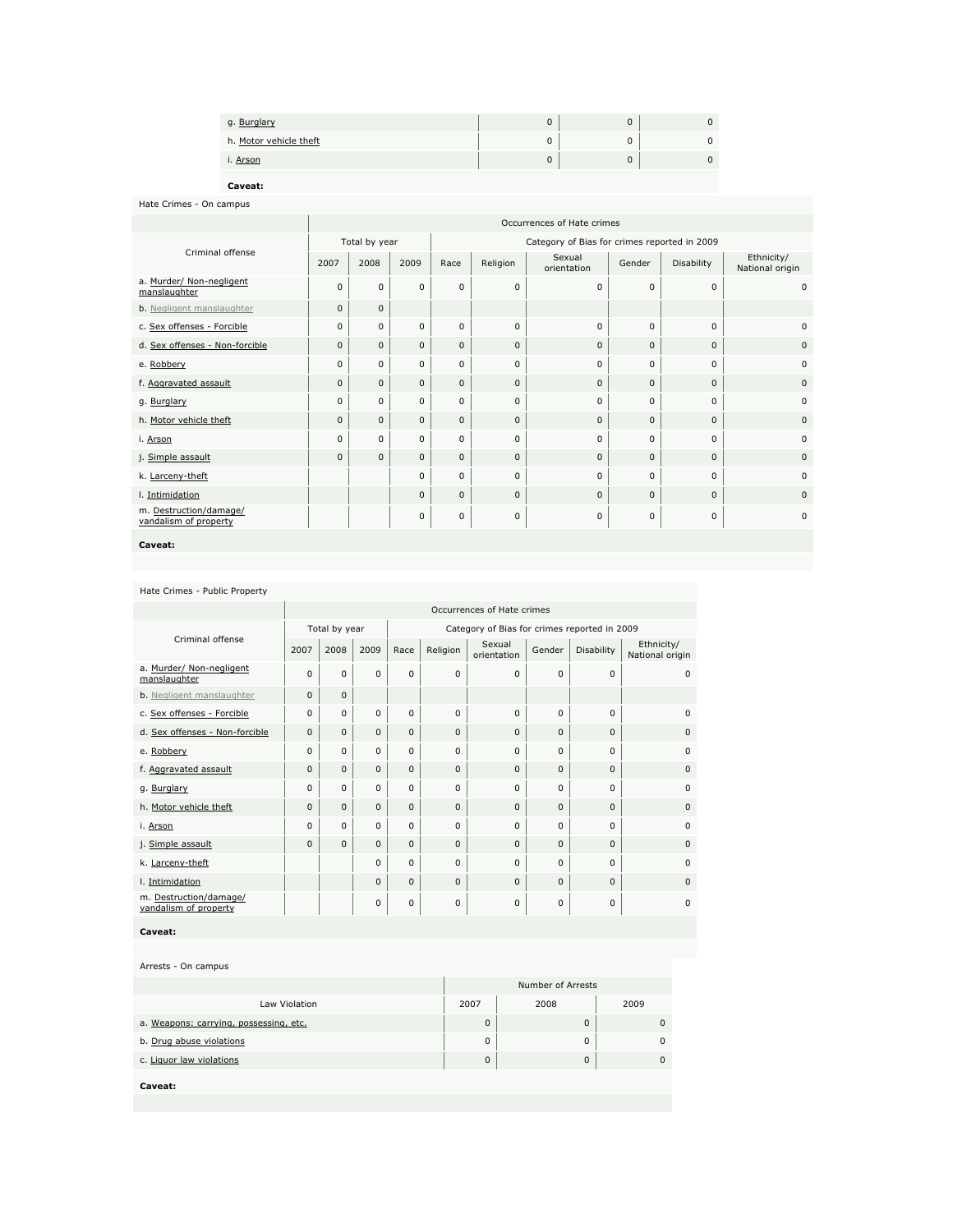| Arrests - Public Property              |              |                   |          |   |              |                                                    |             |              |
|----------------------------------------|--------------|-------------------|----------|---|--------------|----------------------------------------------------|-------------|--------------|
|                                        |              | Number of Arrests |          |   |              |                                                    |             |              |
| Crime                                  | 2007<br>2008 |                   |          |   | 2009         |                                                    |             |              |
| a. Weapons: carrying, possessing, etc. |              |                   | $\Omega$ |   | $\mathbf{0}$ |                                                    |             | $\mathbf{0}$ |
| b. Drug abuse violations               |              |                   | $\Omega$ |   | $\mathbf 0$  |                                                    |             | $\Omega$     |
| c. Liquor law violations               |              |                   | $\bf 0$  |   | $\pmb{0}$    |                                                    |             | $\Omega$     |
| Caveat:                                |              |                   |          |   |              |                                                    |             |              |
| Disciplinary Actions - On campus       |              |                   |          |   |              |                                                    |             |              |
|                                        |              |                   |          |   |              | Number of persons referred for Disciplinary Action |             |              |
| Law Violation                          | 2007         | 2008              |          |   |              | 2009                                               |             |              |
| a. Weapons: carrying, possessing, etc. | $\mathbf{0}$ |                   | $\Omega$ |   |              |                                                    |             | $\Omega$     |
| b. Drug abuse violations               | $\mathbf 0$  |                   | $\Omega$ |   |              |                                                    |             | $\mathbf 0$  |
| c. Liquor law violations               | $\mathbf{0}$ |                   |          | 0 |              |                                                    |             | $\mathbf 0$  |
| Caveat:                                |              |                   |          |   |              |                                                    |             |              |
|                                        |              |                   |          |   |              |                                                    |             |              |
| Disciplinary Actions - Public Property |              |                   |          |   |              |                                                    |             |              |
|                                        |              |                   |          |   |              | Number of persons referred for Disciplinary Action |             |              |
| Law Violation                          | 2007         | 2008              |          |   |              |                                                    |             |              |
| a. Weapons: carrying, possessing, etc. |              | $\Omega$          |          |   | 0            |                                                    | $\mathbf 0$ |              |
| b. Drug abuse violations               |              | $\Omega$          |          |   | $\Omega$     |                                                    | $\Omega$    |              |
| c. Liquor law violations               |              | $\mathbf 0$       |          |   | 0            |                                                    | $\Omega$    |              |
| Caveat:                                |              |                   |          |   |              |                                                    |             |              |
|                                        |              |                   |          |   |              |                                                    |             |              |

## **Substance Abuse Policy**

Summit Academy OIC (SAOIC) is a drug-free school. It is the policy of SAOIC that the unlawful use, possession, transfer or sale of substances, including marijuana, other illegal drugs, prescription drugs or other controlled substances by any student or employee on company premises, operating on company business or conducting company business is prohibited. Use of alcohol on school premises is strictly prohibited. There is zero tolerance for drugs anywhere on school property. Violations of this policy will result in disciplinary action up to and including expulsion. Definitions of substances are as follows:

- Drug means any controlled or other substance defined in the Comprehensive Drug Abuse Prevention and Control Act of 1970, Title 2, as amended, commonly know as the Controlled Substance Act (CSA), Schedule I-V (21 U.S.C § 812). Drug also means any controlled or other substance other than alcohol that is capable of altering the mood, pain level, judgment, or perception of the person consuming it. It also includes any fake drug sold under the pretext or misrepresentation that it is a drug. It includes intoxicants other than alcohol.
- Alcohol means any substance containing alcohol. This includes items advertised as alcohol-free containing a small amount of alcohol. It also includes items, whether liquid or solid, that contains alcohol even though not sold for human consumption or as a licensed alcoholic beverage or intoxicant.

Drugs and Alcohol are highly addictive. They can also be dangerous to a person and cause harmful effects to the body. Physical symptom may include: restlessness, irritability, paranoia, depression, loss of physical coordination and appetite, coma, convulsions, or even death.

SAOIC will abide by the law as outlined in the accompanying policy. As a part of our institutional philosophy, we are dedication to the advancement and well being of the population we serve. The school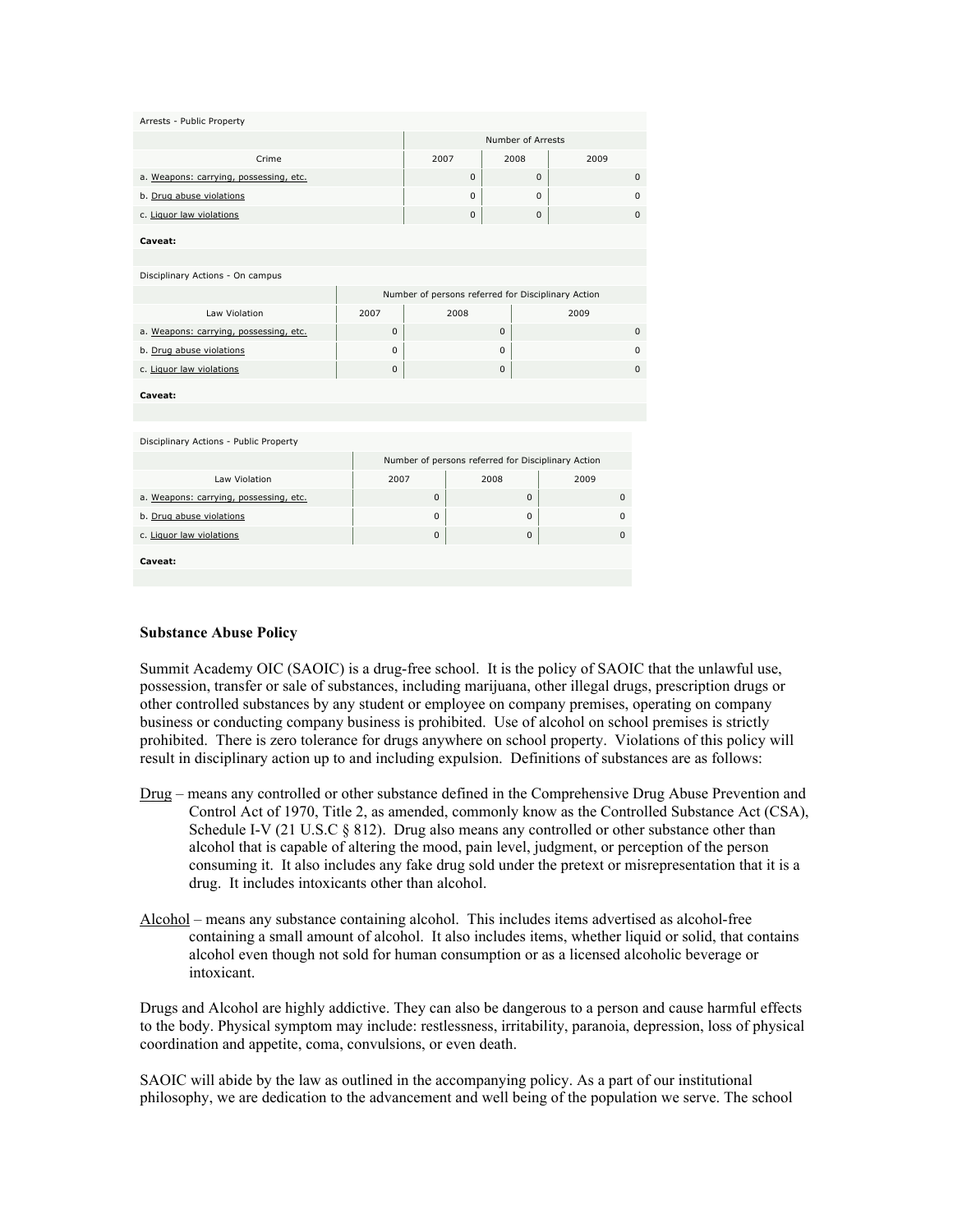recognizes that drug and alcohol abuse and dependence can cause harmful effects to virtually every aspect of a person's life (i.e. relationships, family, job, school, physical and emotional health).

There are danger signals that could indicate when someone is at risk with drugs and alcohol:

- Inability to get along with friends and family
- **Uncharacteristic temper outbursts**
- **Increased "secret" behavior**
- Abrupt changes in mood or attitude
- Resistance to discipline at home or school
- **Increased borrowing of money**

We recommend that any person observing changes in students or staff immediately notify a counselor or anyone else in authority at the school. Any student or employee who suspects either they or someone else may be at risk is encouraged to seek services which can help.

The school maintains drug and alcohol education information and a list of counseling and support services which can be obtained in the counselor's offices.

Admissions counselors hear concerns regarding drug and alcohol use, offer referrals, advice and information on drug and alcohol education and services in the community. Issues discussed with counselors will be kept confidential.

The federal government has taken a number of legal steps to curb drug abuse and distribution. The antidrug law can affect several areas of our lives. Students convicted of possession or sale of illegal drugs can lose their ability to receive federal student aid. Further, they could also be denied other federal benefits such as veteran's benefits, disability, retirement, health, welfare and social security. Finally, a record of a felony or conviction in a drug-related crime may prevent a person from entering certain career fields.

## **Summit Academy OIC Harassment policy**

#### 1. Policy statement

1.1 The School is committed to a working and learning environment where people can achieve their full potential. The School's policy and procedure on harassment is designed to provide:

- an environment where it is clear that harassment is unacceptable, thereby reducing the chance that harassment will occur in the first instance; and
- a mechanism to resolve complaints where it is felt that harassment has occurred.

1.2 Disciplinary action may be taken to deal with actions or behavior, intentional or unintentional, that results in a breach of this policy. Disciplinary action may also be taken if allegations of harassment are found to be malicious or vexatious.

1.3 It should be noted that harassment can also lead to civil and criminal claims beyond the School's own disciplinary proceedings. For example, victims may be able to apply to the Civil Courts for an injunction to restrain the offending behavior or claim damages for anxiety caused.

1.4 The Students' Union Disciplinary Procedure provides an alternative means of resolving allegations of harassment, if the incident/s occurred on the Students' Union premises and involves an LSE student against another LSE student. A student may take forward a complaint under SU procedure (which includes a mechanism for appeal) or under this procedure.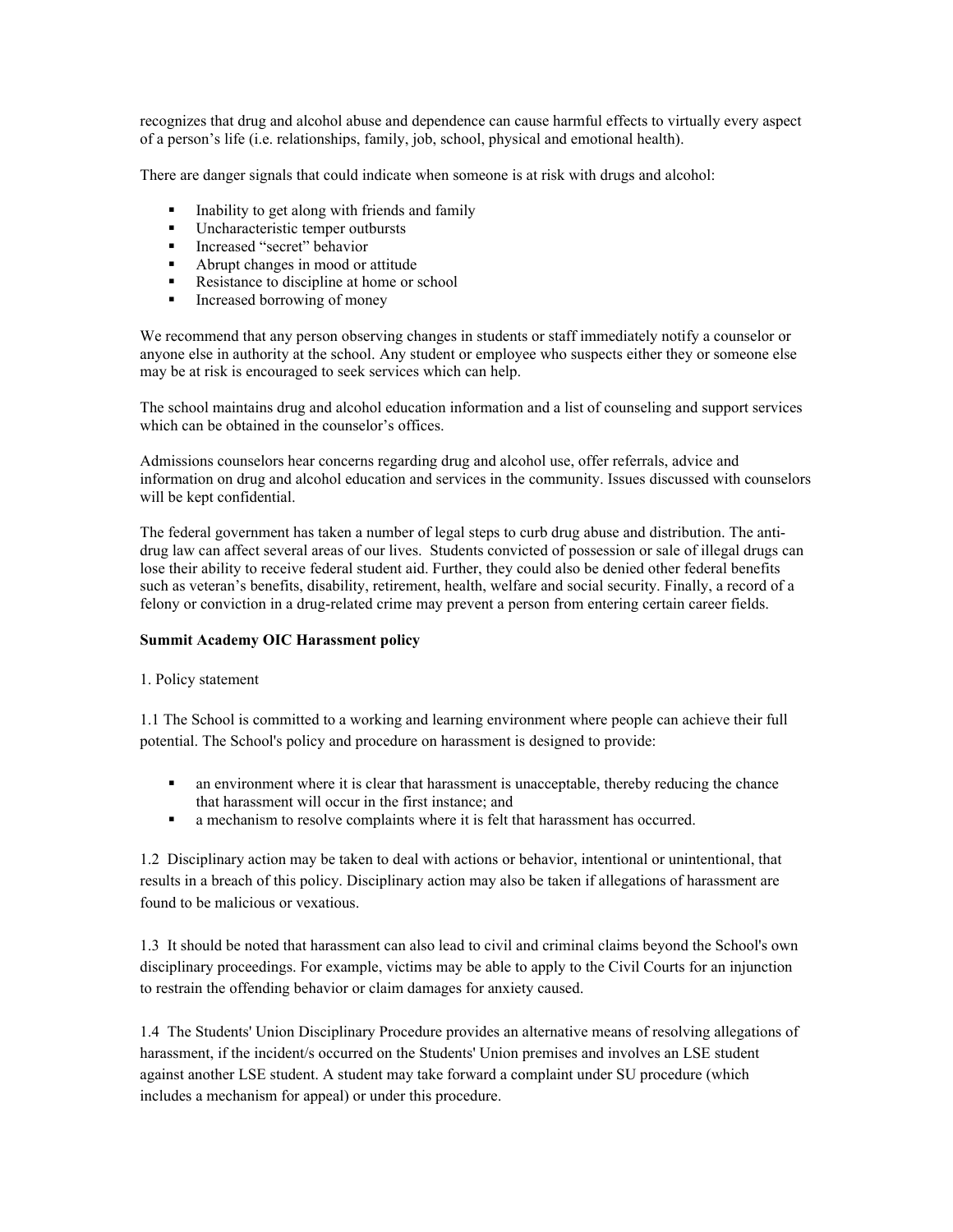However, there is no entitlement for a student to ask for a complaint to be considered under one procedure and subsequently ask for a further consideration of the complaint under the terms of the other procedure.

# 2. Scope of policy

2.1 This policy applies to all students and staff at the School and relates to harassment perpetrated by:

- a student against a student<br>• a student against a member
- a student against a member of staff<br>• a member of staff against a student
- a member of staff against a student
- a member of staff against a member of staff

Harassment is not necessarily confined to the behaviour of senior staff towards more junior staff; it can take place between colleagues at the same level or involve staff behaving inappropriately towards more senior staff.

# 3. Definition of harassment

3.1 For the purpose of this policy, harassment is defined as unwelcome comments (written or spoken) or conduct which:

- Violates an individual's dignity, and/or
- Creates an intimidating, hostile, degrading, humiliating or offensive environment.

This reflects the statutory definition of harassment as outlined in the recent Race and Employment Directive. It should be noted that racial harassment and harassment relating to disability are now considered to be examples of direct discrimination.

# *Examples of the different types of harassment are included in Appendix A.*

4. Responsibility of all staff and students

4.1 All staff and students can help to:

- **•** prevent harassment by being sensitive to the reactions and needs of others, and ensuring that their conduct does not cause offence;
- discourage harassment by others through making it clear that such conduct is unacceptable, and supporting colleagues and peers who are taking steps to stop the harassment.

4.2 The School is responsible for:

- **•** providing an environment where it is clear that harassment is not acceptable;
- $\blacksquare$  taking action when it is aware that harassment may be or is taking place;
- ensuring that faculty are aware of their responsibility for trying to prevent and, in the first instance, resolve problems in the immediate workplace.

# 6. Individual liability